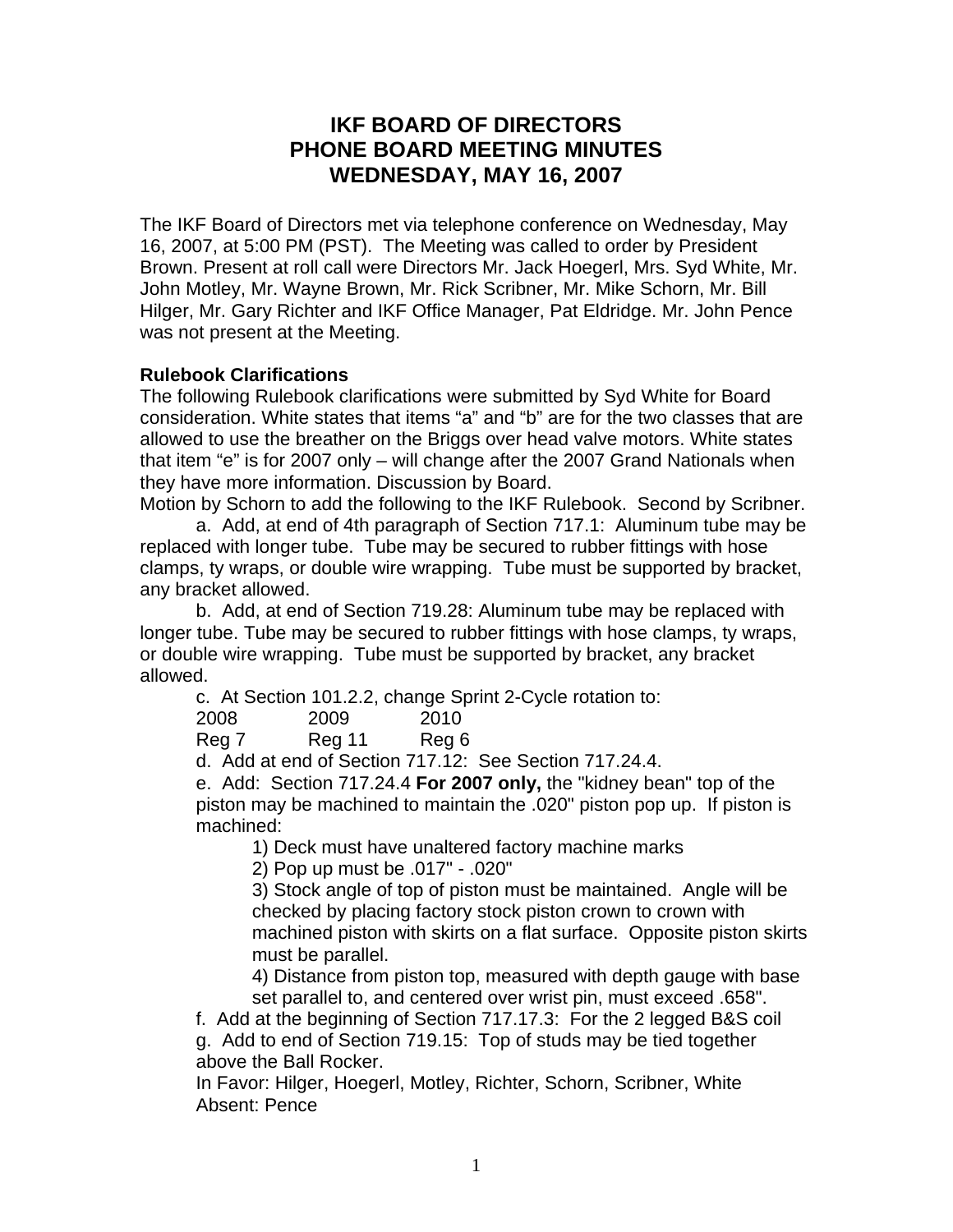#### Passed

### **Rotax Max Clarification**

Schorn states that there have been issues in the Northwest about the Rotax Max in Road Race. Issues are mostly the fuel pump location issue and when people are made aware that they are running the Rotax Max rules as per Section 675.21, they read into the rule set so deeply that they are saying that they are not going to buy Mojo tires, not going to buy RM stickers, etc. We then try to explain that they are using the engine rules only as Section 300 dictates the tires, seat position and the stickers. Motley states that he has posted an answer to this issue on the Portland Road Race website. Schorn states that, to clarify, part of this stems from previous years when they have always ran Rotax Max and the fuel pump was ok and the head tech person said to not worry about it, just put it on the seat and you are good to go. And now all of a sudden they are enforcing the rules. Schorn requests that in Section 300 or Section 675 it say Rotax Max Challenge Engine Tech Rules. Motley states that it is in the engine section; that this is not an issue that he has had any debate about in Sprint racing. Schorn states that it is not an issue in Sprint. Brown asks if the fuel pump is part of the engine package. Schorn states yes. Motley states that is not the issue. Motley states that the problem is that it has been ok all along, they have looked aside. It had not been enforced. Schorn states that they have a new tech person and he knows the rules thoroughly. White states that times change. Schorn requests that they add on a second RM engine tech in Section 675.21. Whites clarifies that Schorn wants it to say that Rotax Max is to be run according to Rotax Max Cup engine rules. Brown and Schorn agree but Schorn states that it really should be in Section 300. Motley states that it is already in two separate places; in the specification chart it says to see Rotax Max Challenge Rules and Section 675.21. Schorn states that it should be in Section 301 under class #14 Rotax Max Light and class #15 Rotax Max. Motley states that should answer the questions. Schorn states that it should say seal required Rotax Max engine tech rules. Schorn and White agree that a clarification will be done.

Schorn requests, in regards to the brake issue, that Rotax Max be removed from the last paragraph of Section 306.2.2. White states that it is a housekeeping item and will be taken care of.

### **Club Scheduling on top of Regional Events**

Lengthy discussion by the Board regarding the scheduling of club and regional events. Board agrees that consideration should be given when scheduling of events that they do not overlap.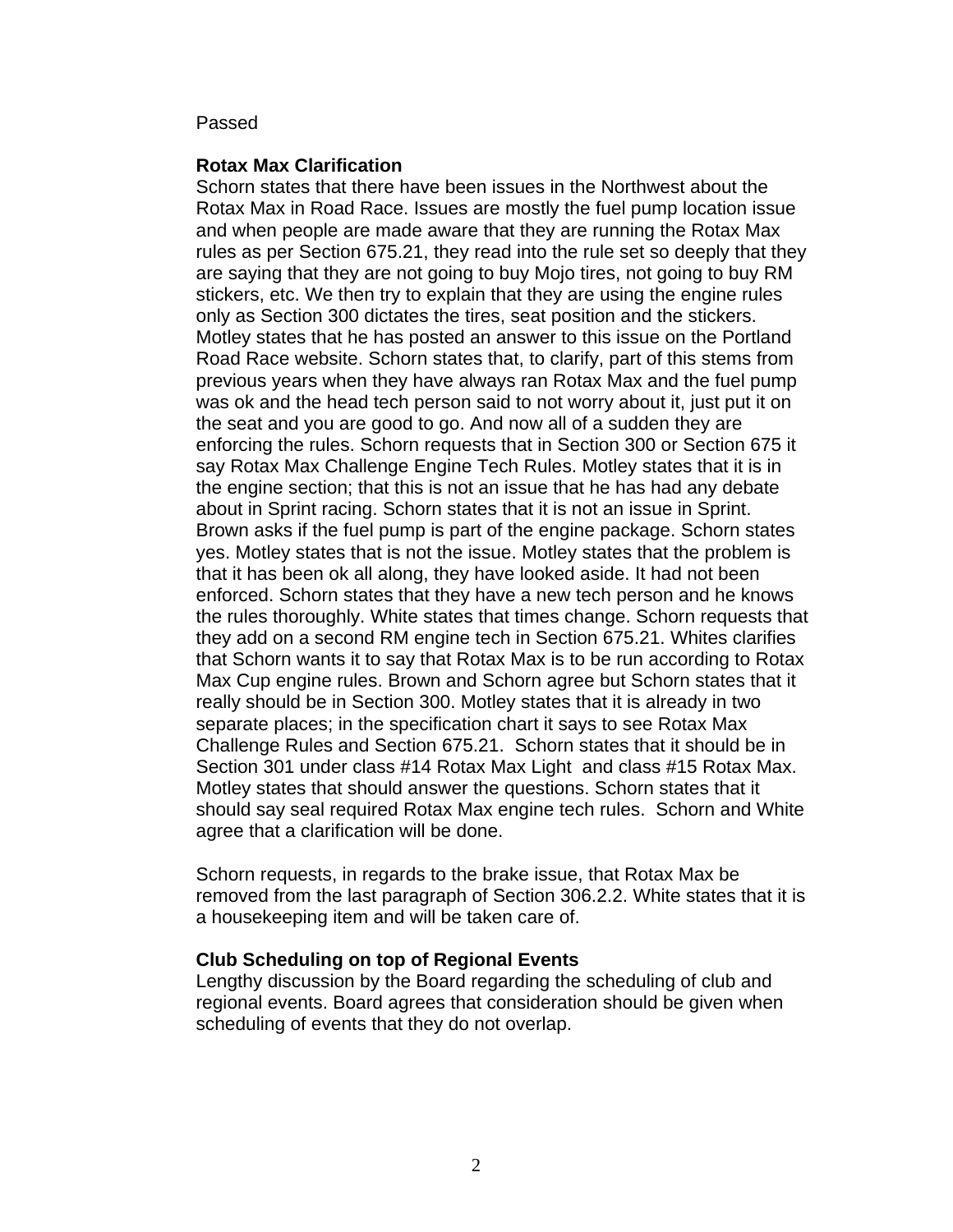#### **IKF Bumper Measurements**

Scribner states that he did the bumper measurements at a regional race. Motley states that he looked at Scribner's measurements and discussed with White repeatedly. White states that the blue and red measurements are not right. Scribner clarifies that he just highlighted the highs and the lows. Motley understands now. Motley states that the IKF front is 7.750 – 9.875, CIK is very similar 7.874 - 9.843. White agrees. Syd's conclusion, which Motley agrees with, is that essentially there is not a problem. White states that what they have are karts that have illegally low front bumpers. There are 6 listed on the sheet. Motley states it is because they are probably the original CIK bumpers when they first stated to come in the US and they had them change to an IKF legal bumper. White states that the Top Karts are the original low bumpers too; they are all cadet karts. Motley states that those karts were typically built to the Italian Federation rules which are different. White states that the Kid Karts are even worse than the Junior I karts. Motley agrees. White states the rear bumpers are within our rules. White wants to include everybody. Motley states that the CIK is 3.150 – 7.874, so any CIK ones will fit. The CIK crossbar, since we only have a maximum, is 100mm, 3.937. White states that we have a minimum which is the bottom of the main frame rails. White does not think that there is a problem. Motley states that other than the Kid Kart/Cadets that are under 7.75". Brown states that they should not be allowed to run. White states that this has been a problem at a local track where he was doing tech. Brown asks if there are only 2 chassis. White states that they need to bring their bumpers up. Minimum in front is 7.75". Discussion by Board. White states that the biggest problem is with the Junior 1's and the Kid Karts; they are built to Italian rules apparently. Kid Karts have welded on front bumpers. Brown states that it needs to go on official record that the minimum height is 7.75". Motley states that this is in the Rulebook but has not been enforced in the Kid Karts. Motley states that this needs to be done right away so everyone knows. Hilger states that pre-tech personnel are to be telling people. Brown asks Motley if this will be a problem at the Sprint Grand Nationals. Motley states sure. White states that there will be a problem with the Junior 1's. Motley states that the problem with the Kid Karts will be much bigger. White says that the Kid Karts are the worst offenders because they run that Battle Bot nose that goes from the top of the front bumper 4" off the ground straight to the ground. Motley asks about Battle Bot nose. Richter states that is has a real steep angle to it, like a sloped v. White states that this will be huge at the Nationals because there is not enough time. Board discusses the issue in relation to the Grand National.

Motion by White to waive the front bumper height rule for the Kid Karts at the 2007 2 Cycle Sprint/Shifter Grand National only. Second by Hilger. In Favor: Hilger, Hoegerl, Motley, Richter, Schorn, Scribner, White Absent: Pence

Passed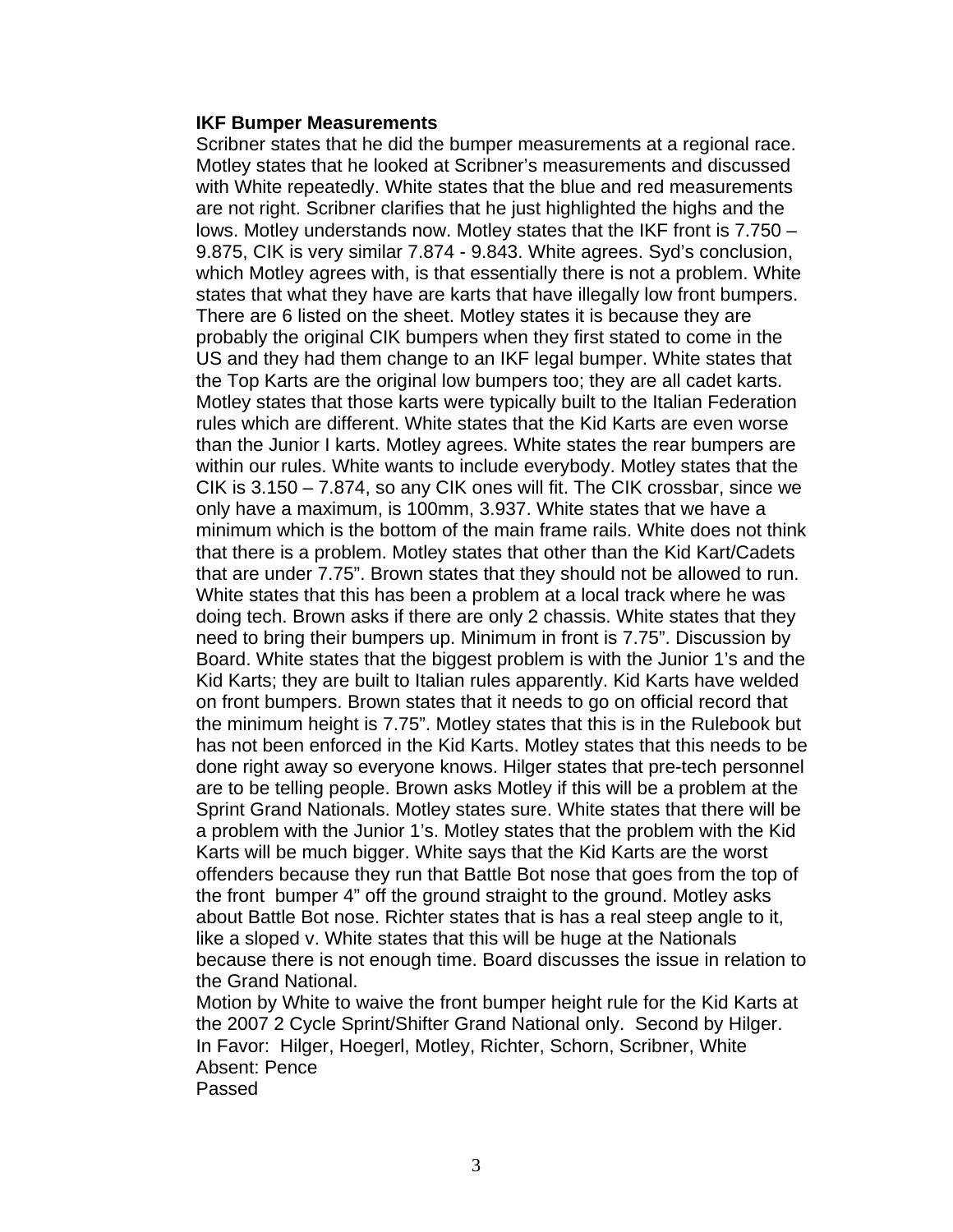# **Trade Show Booth**

Scribner has asked the Board to consider having a booth at the Performance Racing Industry Trade Show in Orlando FL on December 6- 8, 2007. States that the show has boosted its go kart participation. Discussion by Board regarding benefit to the IKF and the financial costs of the show. Scribner lists IKF advertisers that will be attending the show. The matter was Tabled to the June Phone Board Meeting.

### **Gary Richter Items**

1. Richter states that he has received calls from Region 7 in regard to the second sentence in Section 252.2.1 for the 80 Shifter Cadet. White states that it has always been that way, you can run either one; it is not a new rule. Person claimed to Gary that it was not in the 2005 Rulebook and why did it change? Person asked Gary to bring this to the attention of the Board. Schorn states that the change is from the 2005 to the 2006 Rulebook. White states that it was changed because CIK allows 39.75.

2. Richter asks "Where is the Dry Clutch Proposal"? Proposal is in the Minutes of the April Board Meeting.

3. Parrino Matter. Richter explains incident at the Region 11 Sprint race in Redding by Shasta Kart Club in April 2007 involving Hayden Parrino. Discussion by Board. Letter discussed from the Race Director at the event. Motion by Schorn that a warning letter from the IKF Board be sent to

Mr. Parrino from the IKF Office per Section 114.3.2. Second by Hilger. In Favor: Hilger, Hoegerl, Motley, Richter, Schorn, Scribner, White Absent: Pence

Passed

# **Bill Hilger Item**

Hilger states that there will be a number of waiver requests because alot of upper Midwest people were not planning on getting any punches to attend the 4 Cycle Speedway Grand National when it was going to be held in Texas. The 200 mile limit was changed to a 400 mile limit for 2007. States that competitors are having a hard time getting their punches. Discussion by the Board regarding the 400 mile limit on the Grand National waivers. Hilger asks that the Board be consistent but more lenient because of the above circumstances.

# **John Motley Items**

1. TaG Engine Approvals – Motley states that it appears that there are 3 new 2 cycle engines that have been submitted. One engine is the Vortex TT which Stars is running; he will see this weekend how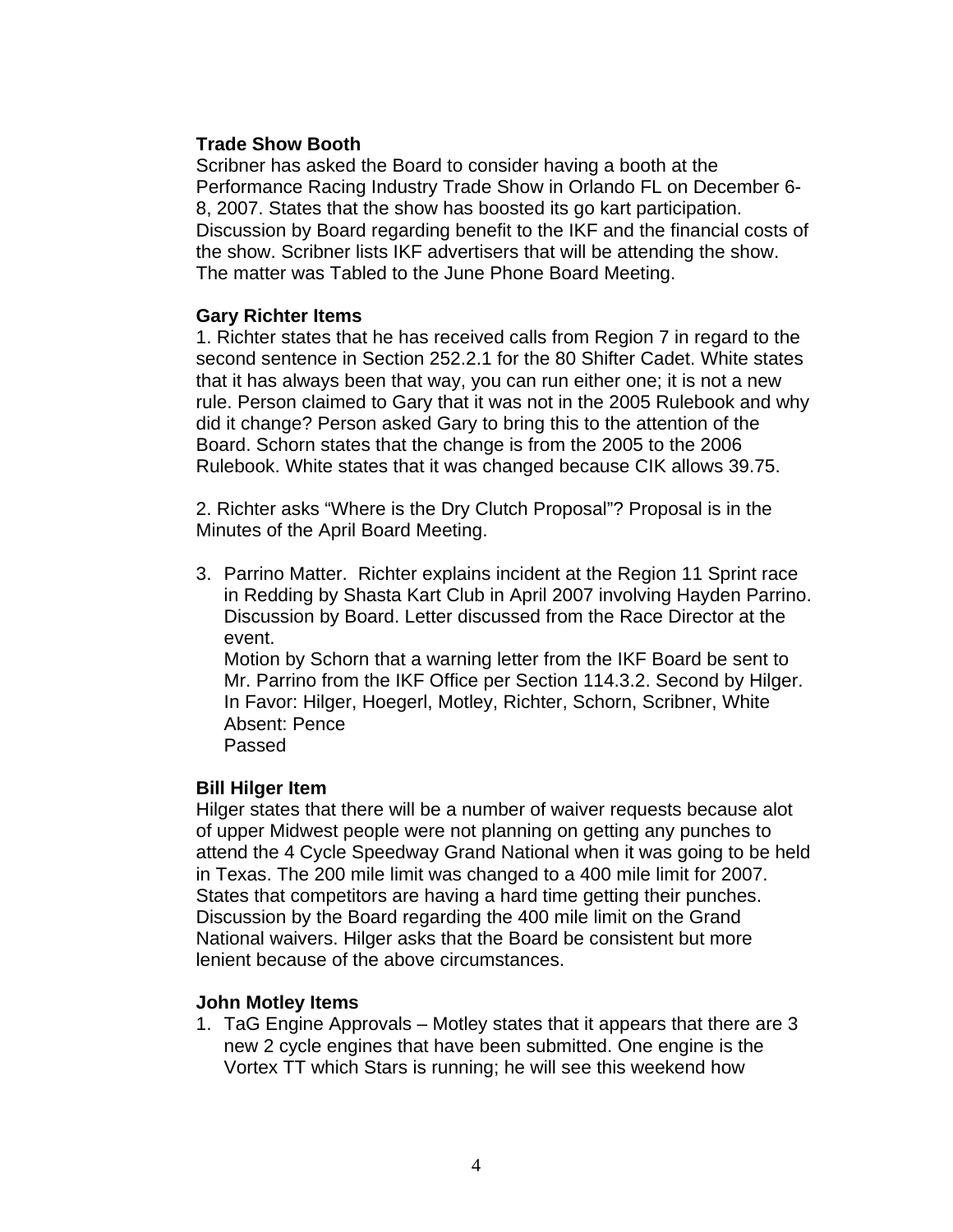competitive it is running under their set of standards for it. Motley confirms that Hoegerl is also attending the Chicago meeting. Motley states that the Motori 7 is being sent but does not affect the IKF as it is already in our program but not in the WKA program. Thinks that there is one more Junior engine that will be there. Scribner asks where the engines are being submitted to, Motley replies that they are being shipped to LAD Specialties, who offered his facilities to the group, where the tests are going to be done. Scribner asks where the TaG Homologation Fee is being submitted; Motley says that they are being submitted with the engines. IKF to receive fees for new engines. Motley does not know of any other new engines that are submitted.

- 2. Motley states that under the TaG engine approval, a second section is that some things have to be posted for clarifications/corrections, etc. Originally, the concept was that on Leopards and National Cup to only allow one manifold. They can now order the second kind. Can't say they can't use them when they can buy them as new. Brown asks what the difference is. Richter explains difference between the two including that one is permanent mold and the other is diecast. Motley states that they don't need to take any action because both are in there now. Brown asks if they need to clarify it. Motley states that his intention was, if you can't buy the part, just eliminate it, because he was told that you could not buy the part. Motley suggests that the rule remain as is. Motley and Richter agree that no clarification needs to be made.
- 3. Motley recommends that a change be made to Section 675.3 to read: Throttle shaft screw must remain stock. Schorn and White state that this is a clarification.
- 4. Motley wants to and will add the Motori 7 to the Specification Chart.
- 5. Motley states that the Digital K ignition for the Leopard has never been approved. States that is the new style, allegedly much more reliable ignition. IKF needs to approve as a housekeeping item as the new engines are coming with this new ignition. Motley states that this should have been sent in, in advance, to the IKF for approval but was not; Hoegerl agrees. Motley states that it was approved by Tag USA at the first of the year but IKF was not notified. States that they should be approved. White says that they don't have to be approved the way the rules are written; if it is OEM, it is already legal. Motley states that the clarification should be done.
- 6. Motley states that originally the Sonik crankshaft deal is that apparently you can't get the other one anymore. Motley proposes that the larger pin and component parts be approved in exchange for going to the 17" exhaust. Brown agrees. Motley states that the problem is going to be